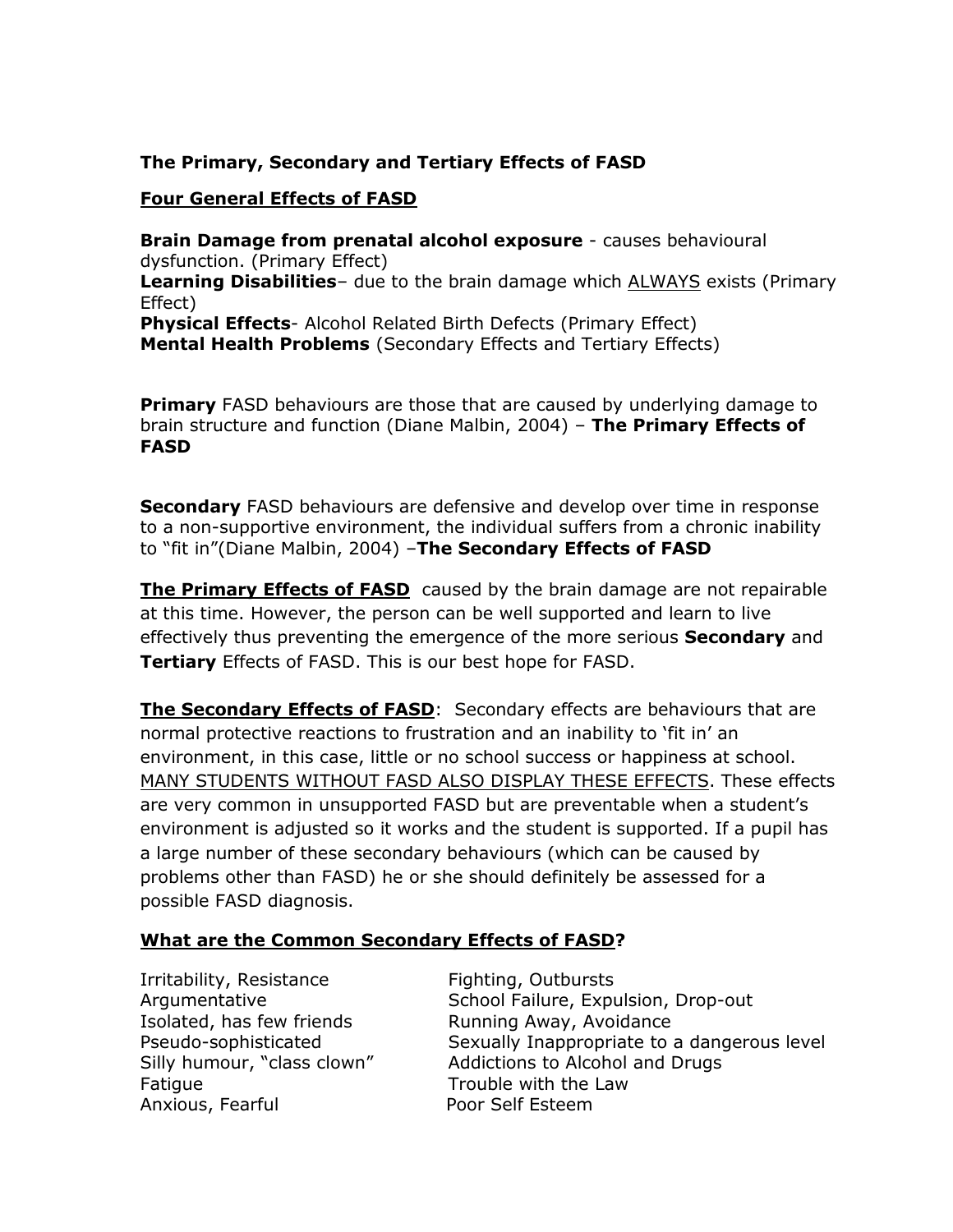Overwhelmed Depressed, Suicidal

Bullied, Teased, Picked on Other Mental Health Issues Unrealistic Goals Co-occurring Mental Illnesses

It is possible to work on, support and reverse The Secondary Effects of FASD. When we fail the results are tragic. When we are not successful dealing with either the Primary or Secondary Effects the result is **The Tertiary Effects of FASD**.

## **The Tertiary Effects of FASD**

When we are unsuccessful at supporting the primary effects of FASD, secondary effects regularly develop. When we are unsuccessful at reversing the secondary effects the tertiary

or more or less permanent effects of FASD develop and the person more often than not sinks into a marginalized adulthood. Substance abuse, criminal behaviours, relationship failure and inability to hold a job are common. Tertiary effects are one of the reasons FASD ONE estimates that we are spending \$5.3 billion annually in Canada to support people with FASD who need extensive social supports. (FASD ONE September 9, 2010 Press Release) (FASD Ontario Network of Expertise)